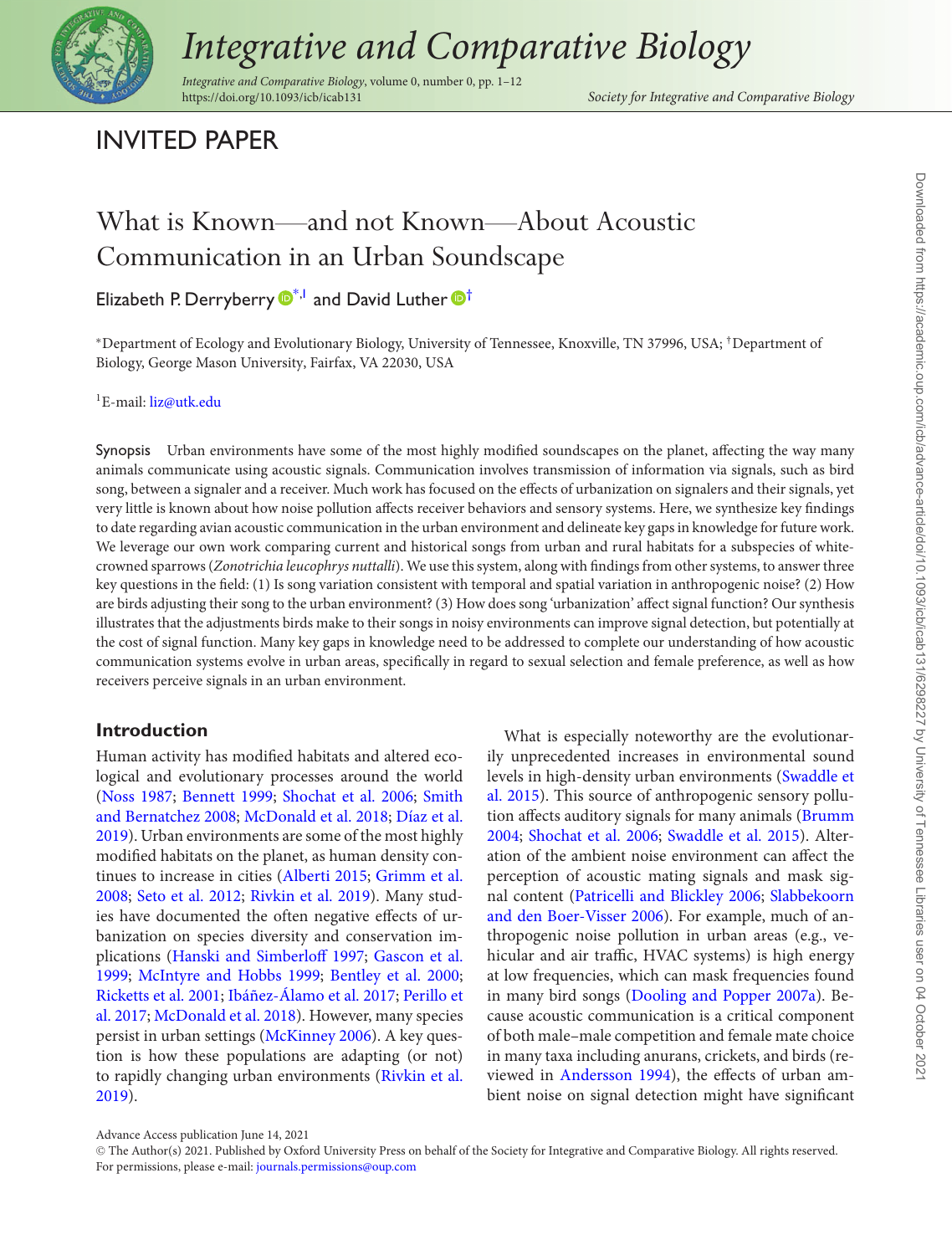consequences for mate choice and resource defense across a diversity of taxa (Halfwerk and Slabbekoorn [2015\). Thus, the novel selective sound environment in](#page-9-5) urbanized areas provides an opportunity to examine contemporary and rapid evolution of acoustic communication in wildlife in response to human-caused environmental change [\(Swaddle et al. 2015\)](#page-11-5).

Ambient noise is a component of all environments that shapes the evolution of acoustic communication [\(Wiley 2015\)](#page-11-7). Because communication involves the transmission of information from a signaler to a re[ceiver through the environment \(Bradbury and Vehren](#page-9-6)camp 2011), selection should act on 'signals, receptors and signaling behaviors' to maximize the signal to noise ratio in a given context to optimize the trans[mission of information during communication \(Endler](#page-9-7) 1993; [Cummings and Endler 2018\)](#page-9-8). Signal Detection Theory generates testable predictions of how signals should vary with temporal and spatial variation in noise [\(Wiley 2015\)](#page-11-7), providing a strong framework for addressing how anthropogenic noise affects communication in urban wildlife. Much work over the past 15–20 years has leveraged this framework to generate a strong understanding of how signals and signaling behaviors have adjusted to contemporary noise pollution (reviewed in [Brumm and Slabbekoorn 2005](#page-9-9)[;](#page-10-7) Patricelli and Blickley 2006; [Slabbekoorn 2013;](#page-11-8) [Gilbert et al. 2017\)](#page-9-10). However, there are many on-going debates, including how widespread such adjustments are geographically or across taxonomic groups [\(Berger-Tal et al. 2019;](#page-8-4) Hu and [Cardoso 2010\), whether adjustments of song to noise](#page-10-8) are in fact the result of changes over time (genetic or cultural evolution) or due solely to immediate flexibility [\(Nemeth and Brumm 2010;](#page-10-9) [Reichard et al. 2020;](#page-10-10) [Liu et al. 2021\)](#page-10-11), as well as the extent to which these [adjustments affect the function of song \(Halfwerk and](#page-9-5) Slabbekoorn 2015).

Here, we organize current work into how it answers three fundamental questions: (1) Is signal variation consistent with temporal and spatial variation in anthropogenic noise? (2) How are animals adjusting their signals to the urban environment? (3) How have these signal adjustments affected song function? Because much of this work is centered on bird song, we focus on bird song studies to discuss what is and is not known in response to these questions. We then delve more deeply into our own study system—white-crowned sparrows (Box 1, [Fig. 1\)](#page-2-0)—because of the historical perspective that they provide and the opportunity they afford to address these questions with a new angle, namely how songs changed when the 'natural' experiment of the COVID-19 pandemic led to a reduction in noise pollution [\(Derryberry et al. 2020\)](#page-9-11). Finally, we highlight that most work to date has focused almost exclusively on signals and signaling behaviors. There is a dearth of information on receptors and receiver thresholds, which we argue greatly limits our understanding of how sensory pollution affects communication. We end our synthesis by providing a road map for work on receivers to provide the other half of the story on how noise pollution shapes acoustic communication.

#### **Box 1**

In our work to date, we have examined how songs have evolved over generations in urban and rural areas for a songbird that persists in urban soundscapes, the white-crowned sparrow (*Zonotrichia leucophrys nuttallii*). Pioneering work by Luis Baptista, who extensively recorded white-crowned sparrow songs and breeding territories in and around San Francisco [\(Baptista 1975\)](#page-8-5), enables our long-term comparisons [\(Fig. 1\)](#page-2-0). His work in the 1960s and 1970s provides a baseline to which we have been comparing current variation in songs to test a number of hypotheses about the factors that drive song evolution. In 2020, we had the unprecedented opportunity to determine whether human movement restriction during the statewide COVID-19 shutdown in California alleviated noise pollution and whether birds responsively exploited newly emptied acoustic space by altering their songs to maximize communication to potential mates and competitors. This 'natural' experiment allowed us to re-assess our previous answers to the focal questions of this synthesis in the context of a dramatically altered soundscape.

# **Question 1: Is song variation consistent with temporal and spatial variation in anthropogenic noise?**

Species that persist in urban soundscapes tend to have relatively high-frequency songs, which experience minimal masking from high-energy, low-frequency anthropogenic noise [\(Hu and Cardoso 2009;](#page-10-12) Cardoso et al. [2020\). Even species with relatively high-frequency sig](#page-9-12)nals still experience some signal masking, and have [a number of ways to reduce this masking \(Hu and](#page-10-8) Cardoso 2010; [Narango and Rodewald 2016\)](#page-10-13). These behaviors include shifting to sing more often at less noisy times of day [\(Gentry and Luther 2017;](#page-9-13) Bermúdez-[Cuamatzin et al. 2020\), singing at higher amplitude](#page-8-6) (e.g., the Lombard effect; [Zollinger and Brumm 2011;](#page-11-9) [Brumm and Zollinger 2013;](#page-9-14) [Hardman et al. 2017\)](#page-10-14), moving to a new location to sing [\(Møller 2011;](#page-10-15) Halfwerk et al. 2012; [Polak 2014\), and/or changing the structure of](#page-9-15) their song to reduce masking (including increasing song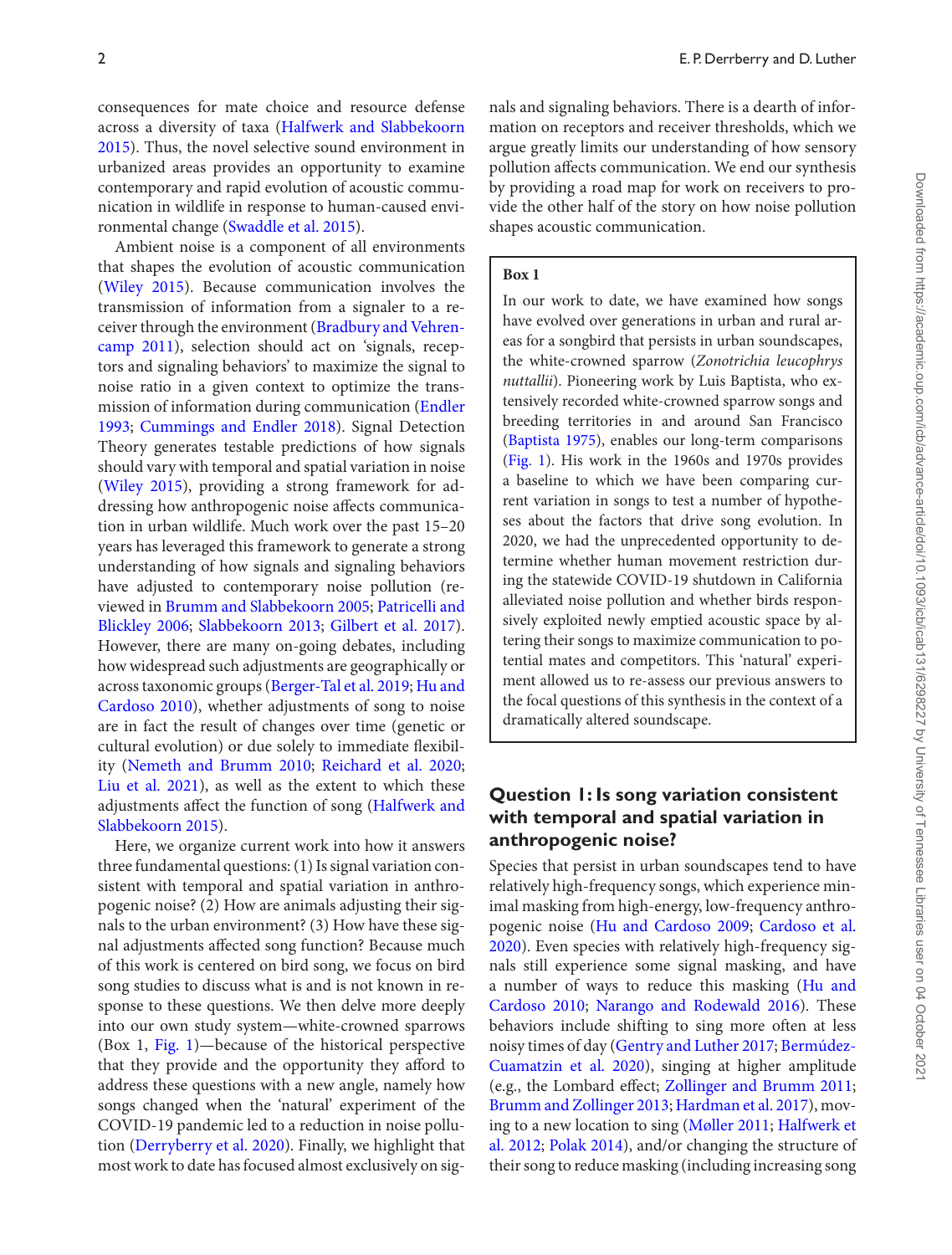<span id="page-2-0"></span>

**Fig. 1** A white-crowned sparrow and the San Francisco song dialect recorded in Battery area, Presidio in 1969, 2005, and 2020 naming parts of the song. Note few changes to syllable type or order over time but a 500 Hz increase in song minimum frequency between 1969 and 2005 and a similar decrease in song minimum frequency during the relative quiet of the pandemic in 2020.

minimum frequency, selectively singing less masked song types, and not singing low-frequency notes [\(Fig. 2\)](#page-3-0) (reviewed in [Slabbekoorn 2013\)](#page-11-8).

All of these behaviors have been well-studied, but primarily by comparing songs produced in urban, 'loud' areas to rural, 'quiet' areas [\(Ripmeester et al. 2010;](#page-11-10) e.g., [Slabbekoorn and den Boer-Visser 2006\)](#page-11-6) or by experimentally increasing noise levels to measure real time shifts in song (e.g., [Halfwerk and Slabbekoorn 2009;](#page-9-16) [LaZerte et al. 2016\)](#page-10-17). A powerful, but less used approach is to examine evolutionary trajectories of song over time across urban and rural areas to assess how songs are changing across generations and over urbanization gradients. We took this latter approach by leveraging the extensive history of recordings that exist for whitecrowned sparrows (Box 1) [\(Luther and Baptista 2010;](#page-10-18) [Luther and Derryberry 2012;](#page-10-19) [Moseley et al. 2019\)](#page-10-20).

We found that noise pollution has increased over time in areas where white-crowned sparrows breed in the city of San Francisco, such that sound pressure levels (SPLs) effectively doubled between 1974 and 2008 [\(Luther and Derryberry 2012\)](#page-10-19). As predicted by this increase in low-frequency noise levels, whitecrowned sparrow songs increased in minimum fre[quency over this same period of time \(Luther and Bap](#page-10-18)tista 2010; [Luther and Derryberry, 2012\)](#page-10-19). Given that white-crowned sparrows typically produce only one song type, and that most of the notes within their song occur within a similar frequency bandwidth, one of the few routes for them to adjust their songs in noise is to shift up the minimum frequency of their song. For example, songs recorded in 2005 in the Battery Area of the urban Presidio park had a significantly higher minimum frequency than songs recorded in the same area in 1969 [\(Luther and Derryberry, 2012\)](#page-10-19). As most males within an area sing the same song type, these song neighborhoods are often referred to as song dialects [\(Marler and Tamura 1962\)](#page-10-21). Notably, over decades, the urban song dialect with the highest minimum frequency has replaced one (and is in the process of replacing a second) song dialect with a lower frequency range in downtown San Francisco [\(Luther and Baptista 2010\)](#page-10-18). Thus, shifts in song traits over generations are consistent with increasing noise levels over time in an urban environment.

Near the beginning of the 2020 breeding season for white-crowned sparrows, the state of California issued a strict shutdown associated with the COVID-19 pandemic that limited human movement. This limit on human movement resulted in a dramatic drop (∼7dB; note, 6 dB is a doubling in SPL) in ambient noise levels [\(Derryberry et al. 2020\)](#page-9-11), effectively erasing a halfcentury of noise pollution. In response, white-crowned sparrows in urban areas produced songs with a lower minimum frequency and filled the sound space that had been occupied by traffic noise. In rural areas, minimum frequency remained unchanged, as there was minimal traffic prior to the pandemic and, for birds near the ocean, the noise of the ocean surf was still present. In addition, song amplitude dropped during the pandemic, such that birds were singing, on average, at a lower song amplitude (but higher relative to noise) than before the pandemic [\(Derryberry et al. 2017;](#page-9-17) Derryberry [et al. 2020\). These findings highlight that apparently](#page-9-11) gradual shifts in song traits over more than 50 generations in a population can disappear in one season, when the selective pressure that caused the shifts is abruptly removed. This finding is consistent with the prevailing hypothesis that 'adaptations' of song to urban environments are primarily the result of immediate flexibility of song in response to noise levels. In the next section, we discuss what is known and not known about how birds adjust their songs to urban environments.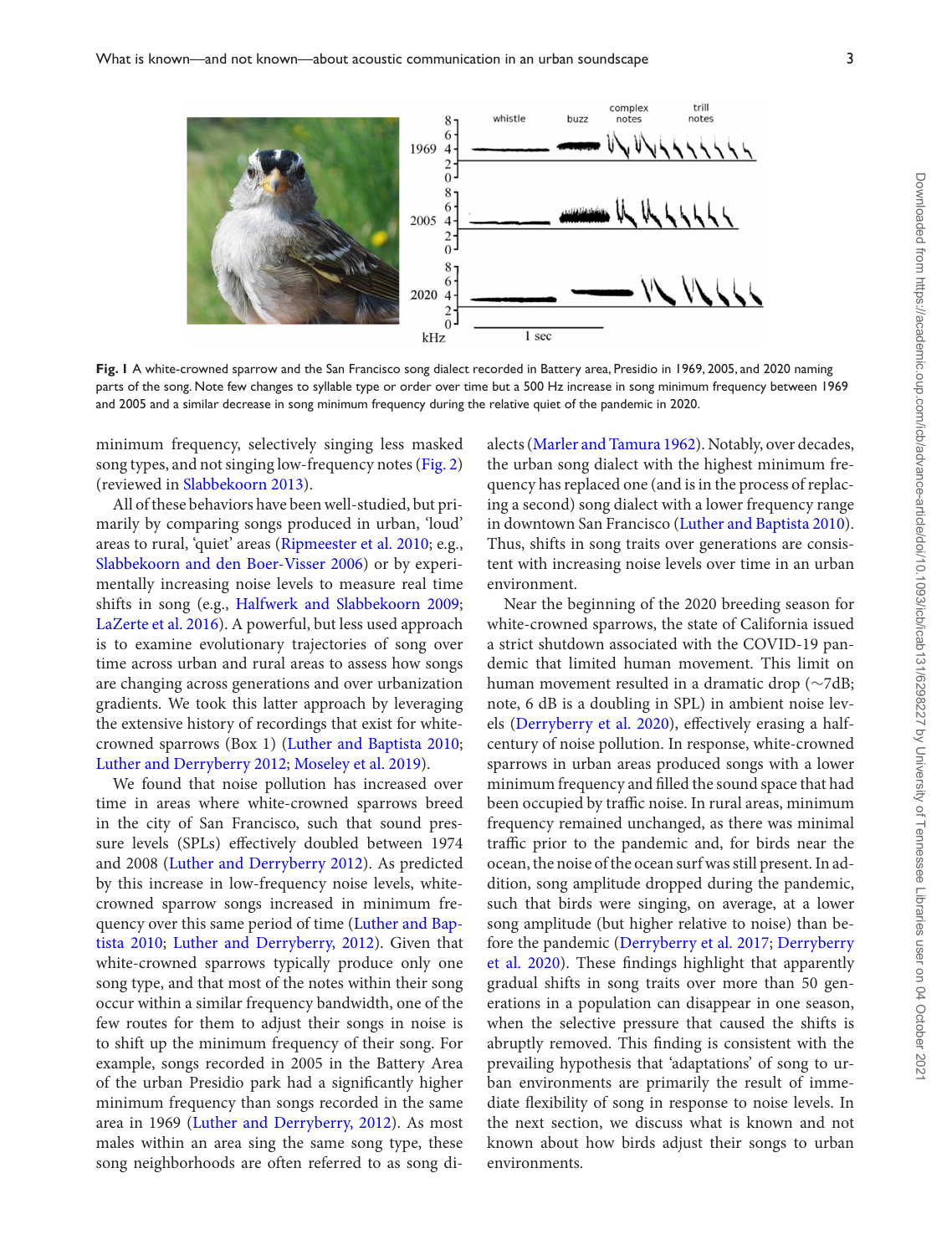<span id="page-3-0"></span>

**Fig. 2** Each plot illustrates distribution of sound energy (dB SPL) across frequencies (kHz) for typical urban noise (in black) and a typical white-crowned sparrow song (in gray) as well as the estimated critical threshold in noise (black line; the amplitude of noise that would mask other sounds at each frequency) for a closely related species (from [Dooling 2002\)](#page-9-18) and the audibility curve (gray line; the minimum sound amplitude that an animal perceives across its range of hearing) for white-crowned sparrows [\(Vélez et al. 2015a\)](#page-11-11) as seen in (**A**). Essentially, white-crowned sparrows can detect the part of the song above the critical threshold and any adjustments that increase this area may increase the transfer of information. The remaining plots illustrate behavioral adjustments that could increase transmission of information in noise (direction of changes highlighted by solid black arrows). Well-described changes to singing behaviors or song traits include (**B**) shift to higher frequency song, (**C**) increase in song amplitude, and (**D**) sing at a time of day with lower noise levels, which would lower the critical threshold (dashed line). Less-well described behavioral adjustments include (**E**) reducing territory size to decrease communication distance between signaler and receiver, which would increase the signal as in (C) thus improving the signal to noise ratio and (**F**) adjustments to receiver perceptual abilities, such as an increased ability to detect songs at a lower signal to noise ratio, particularly at low frequencies.

## **Question 2: How are birds adjusting their song to the urban environment?**

A central question in the field has been *how do birds adjust their songs to the urban environment*? Because many species of birds, and a majority of the urban species, learn their songs, most of the hypotheses developed in response to this question focus on aspects of behavioral plasticity, namely plasticity during development (ontogenetic adjustments) or plasticity during adulthood (immediate flexibility). Far fewer studies examine the roles of cultural evolution (a form of developmental plasticity), selection on behavioral flexibility itself, or genetic evolution of singing behaviors.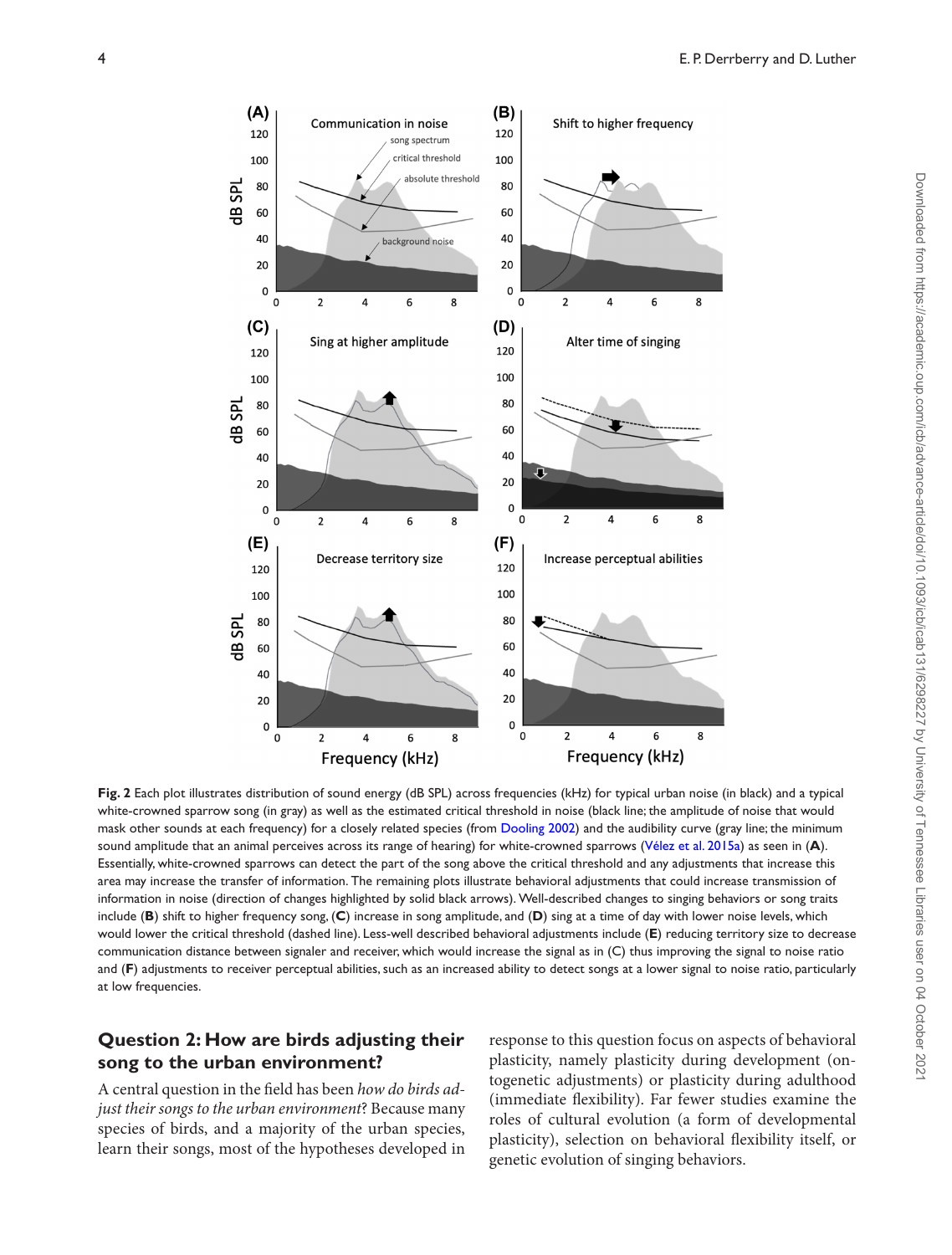The prevailing hypothesis is that song adjustment is the result of immediate flexibility (Box 2: Terminology). There is now extensive evidence across multiple bird species that males can alter their singing behavior in real time in response to low-frequency noise (e.g., [Bermudez-Cuamatzin et al. 2009](#page-9-19)[;](#page-9-16) Halfwerk and Slabbekoorn 2009; [Nemeth and Brumm 2009](#page-10-22)[;](#page-9-20) Gross et al. 2010; [Verzijden et al. 2010;](#page-11-12) [Cardoso and Hu 2011;](#page-9-21) [LaZerte et al. 2016;](#page-10-17) [Gentry et al. 2018;](#page-9-22) Courter et al. [2020\). For example, great tit \(](#page-9-23)*Parus major*) males selectively sing song types with higher minimum frequencies from their repertoire when noise levels are high [\(Halfwerk and Slabbekoorn 2009\)](#page-9-16). However, not all species show immediate flexibility. For example, Vermilion flycatchers—who do not learn their song—do not show immediate flexibility of song in response to noise [\(Ríos-Chelén et al. 2018\)](#page-11-13). Although at first it may appear that only birds that learn their song are capable of immediate flexibility, the Eastern wood-pewee (*Contopus virens*, another bird species that does not learn its song), does exhibit song plasticity [\(Gentry et al. 2018\)](#page-9-22). Thus, it is probably safe to conclude that, although for many species, immediate flexibility can explain much of the association between noise levels and song traits, it does not explain it all.

#### **Box 2 Terminology**

**Anthropogenic noise**—Referring to environmental change in noise caused or influenced by people. Background noise is the maximum noise level experienced  $\geq$ 90% of the time (often measured as LAF90), which is biologically relevant to songbirds and humans [\(Dooling and Popper 2007a\)](#page-9-4). Vehicular traffic is a common source of background noise in cities. Ambient noise also captures information about noise levels occurring  $\leq$ 10% of the time (often measured as LAeq), which often corresponds to short-term events (e.g., planes flying overhead, dogs barking).

**Cultural selection—**This selective process occurs when individuals choose which vocal models to learn, and so it is the individual that acts as the selective agent, with the selective value referring to the survival and spread of the vocal model not the Darwinian fitness of the individual [\(Hansen 1979\)](#page-10-23). Because this process is a cultural analog of natural selection, it has been referred to as 'psychological selection' [\(Mundinger 1980\)](#page-10-24) or 'cultural selection' [\(Lynch 1996\)](#page-10-25).

**Immediate flexibility**—A context-dependent form of behavioral plasticity (*sensu*; [Snell-Rood 2013\)](#page-11-14) that allows animals to temporarily change their acoustic behavior in response to noise fluctuations and potentially improve the chances of successful communication in noisy environments.

**Lombard effect**—Noise-dependent regulation of vocal amplitude. As in humans, this is thought to be an involuntary response in birds and has been documented in a taxonomically diverse group of species [\(Brumm and Zollinger 2013\)](#page-9-14).

**Signal masking**—The perception of a signal is limited by the presence of noise or other signals.

**Signal salience—**A measure of how potent a signal is in a functional context, such as mate choice or male– male competition. Often measured as the relative response of receivers to specific variation in signals.

**Signal-to-noise ratio**—Compares the level of a specific signal to the level of background noise.

**Soundscape**—The sounds heard in a particular location and considered as a whole. The acoustic environment as perceived by humans.

**Vocal performance**—A measure of a motor con[straint on song production used here](#page-10-26) *sensu* (Podos 1997).

A second hypothesis is that songs may evolve over generations in response to acoustic selection pressures via cultural selection, or preferential learning of song models that are less masked by low-frequency urban noise [\(Hansen 1979\)](#page-10-23). There is some support for this hypothesis from song learning experiments in which juvenile male songbirds preferentially learn undegraded songs over songs that have been degraded during transmission through the environment [\(Morton et al. 1986;](#page-10-27) [Peters et al. 2012\)](#page-10-28). To understand the effects of noise specifically, several studies have now manipulated noise levels during critical song learning periods [e.g., in great tits [\(Zollinger et al. 2017\)](#page-11-15) and in zebra finches (*Taeniopygia guttata*) [\(Liu et al. 2021\)](#page-10-11)] and found that juveniles do not in fact reproduce adult songs at higher frequencies. Notably, these studies were not designed to test cultural selection for less-masked songs. A more explicit test of cultural evolution in response to noise pollution would come from testing whether there is a preference to copy the least masked song model if given only a choice of songs differently masked by urban noise.

Of course, these two hypotheses are not necessarily alternative hypotheses, as juvenile males may preferentially copy less masked songs and adult males may adjust songs in real time. There is limited knowledge of the relative importance of these two proximate mechanisms in explaining urban dependent song variation. Using the white-crowned sparrow system, we explored the relative roles of cultural evolution and behavioral plasticity, as well as the potential synergy between these two mechanisms.

Our work assessing correlations between song traits and noise levels at different spatial scales suggested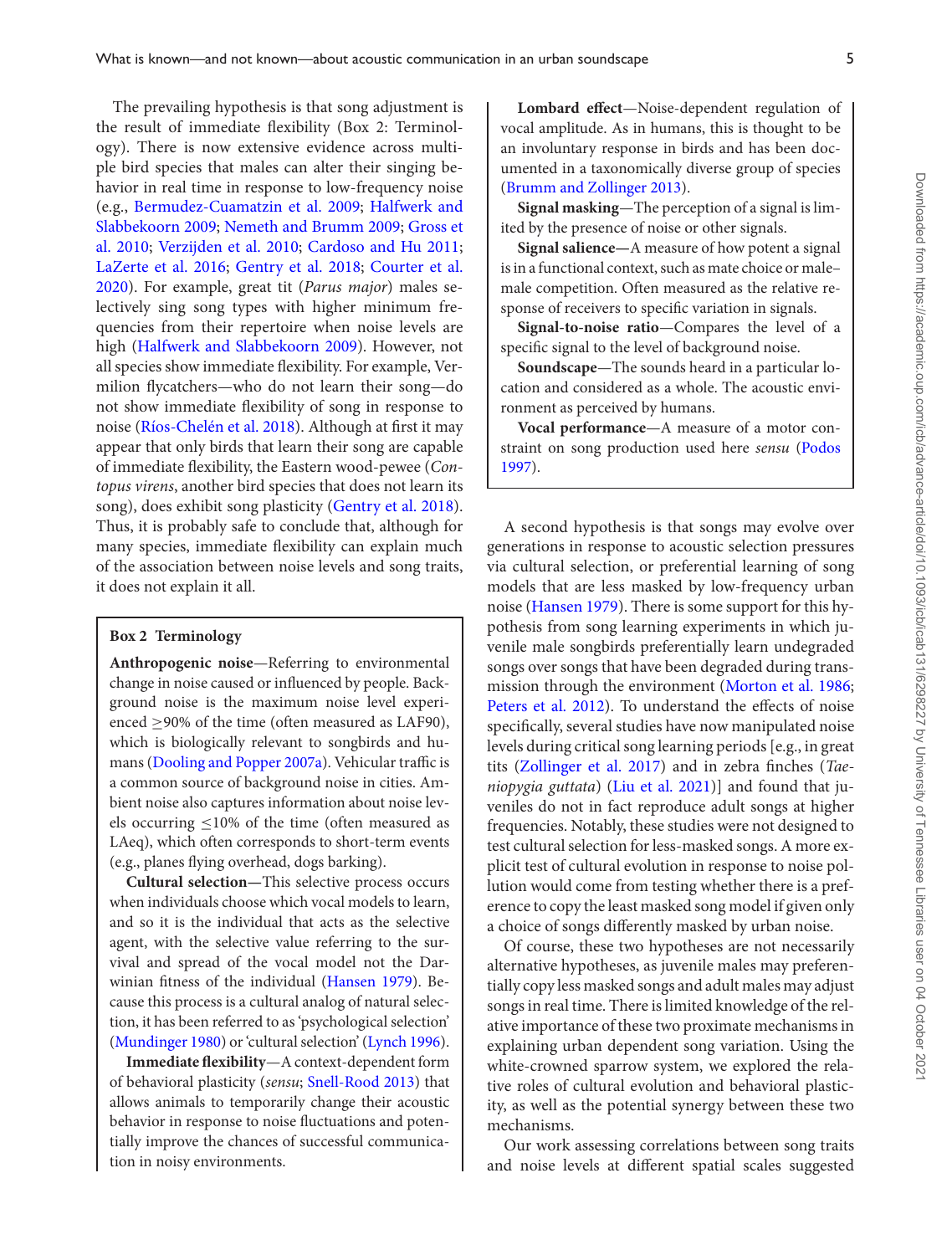multiple potential mechanisms might generate a close association between noise levels and song traits. Using four urban sites, we tested whether mean site noise and/or territory noise predict an individual bird's minimum frequency [\(Derryberry et al. 2016\)](#page-9-24). Support for site noise would suggest selection for higher minimum frequencies over time (i.e., cultural selection; Hansen [1979\), whereas support for territory noise would sug](#page-10-23)gest that males alter song minimum frequency in real time response to ambient noise (i.e., immediate flexi-bility; [Snell-Rood 2013\)](#page-11-14). We found strong support for a model that included an interaction between both mean site noise and territory noise, which indicated that males sang higher minimum frequencies when site noise was louder, suggesting cultural selection on song. In addition, males sang higher minimum frequencies when on noisier territories, suggesting individual immediate flexibility. The largest range in song minimum frequencies was in a subsite (Lobos Dunes) within the Presidio of San Francisco (an urban park), suggesting that immediate flexibility is most prevalent at intermediate noise levels.

We also tested the hypothesis of immediate flexibility using both observational data [\(Derryberry et al. 2017\)](#page-9-17) and a noise-playback experiment, in which we manipulated noise levels on free-living male white-crowned sparrows territories [\(Gentry et al. 2017\)](#page-9-25). We found that males readily adjust song amplitude in immediate response to natural variation in ambient noise levels, singing at higher amplitude when noise levels increase on their territories [\(Derryberry et al. 2017\)](#page-9-17). However, we did not find significant changes to song minimum frequency, suggesting adult males of this species are in fact much less flexible in terms of frequency adjustments, at least in real time, than many other urban songbird species [\(Derryberry et al. 2017\)](#page-9-17). We did have some conflicting experimental results however as adult males showed slight reductions in bandwidth in response to an experiment with relatively large increases in ambient noise levels [\(Gentry et al. 2017\)](#page-9-25). Thus, the relative level as well as the degree of change in ambient noise levels are critical factors in determining the extent of immediate flexibility.

To test the role of cultural selection, we conducted an experimental test by manipulating noise levels during the critical learning period. We found that juvenile males preferentially learned songs that were less masked by urban noise [\(Moseley et al. 2018\)](#page-10-29). Further, we discovered that juveniles made additional ontogenetic adjustments to these songs, such that the songs they produced as adults were even less masked by noise than their tutors' songs, with higher song minimum frequencies and narrower bandwidths. These findings provide strong support that cultural selection could explain increases in song minimum frequency over time with increasing levels of noise pollution in the white-crowned sparrows system.

The extended period of low noise levels during shutdowns associated with the COVID-19 pandemic in San Francisco in 2020 allowed us to further test these hypotheses. We found that minimum frequency decreased and bandwidth increased significantly as com[pared to recordings made in 2016 \(Derryberry et al.](#page-9-11) 2020). This dramatic change in song structure across the urban landscape suggests that adult males are capable of changing their song structure. Further, at least one song dialect (the Berkeley dialect in the East Bay area) exhibited song traits not heard since the 1960s [\(Derryberry et al. 2020\)](#page-9-11). These findings appear to overturn our previous work and suggest that immediate flexibility may be a stronger driver of the close association between song minimum frequency and ambient noise levels than is cultural selection. However, we cannot draw a final conclusion based on these data because we do not have data from the same individual males from before and during the shutdown. It is possible that because the shutdown was at the start of the breeding season, males that had wider bandwidth, lower minimum frequency songs were more competitive than in the past at acquiring and maintaining territories in areas with high noise levels. Future work is needed to examine the songs of males that learned their song during the quiet of the shutdown. These second-year males may allow us to assess the extent to which adult males of this species are capable of immediate flexibility by determining whether they produce songs in 2021 that are more typical of the quiet period in 2020 or of the relatively louder period of 2016. Whether cultural selection or immediate flexibility is the primary mechanism underlying how birds are shifting their songs in response to noise, it is clear that songbirds have a striking capacity to exploit newly empty soundscapes following dramatic but ephemeral amelioration of noise pollution.

Beyond these two now well-explored hypotheses are a number of hypotheses that need to be tested. In particular, there is potential for genetic evolution of singing behaviors, not only in birds that do not learn their song, but also in learners. For example, a recent common garden experiment with an oscine (dark-eyed juncos, *Junco hyemalis thurberi*) revealed that the higher song frequencies of an urban population are not a plastic response to noise [\(Reichard et al. 2020\)](#page-10-10). There is also some evidence that urban populations may have evolved greater behavioral plasticity than more rural populations [\(Gentry et al. 2017\)](#page-9-25), although more work is needed to tease apart the effect of experience on these findings. Thus, there is a clear need for more studies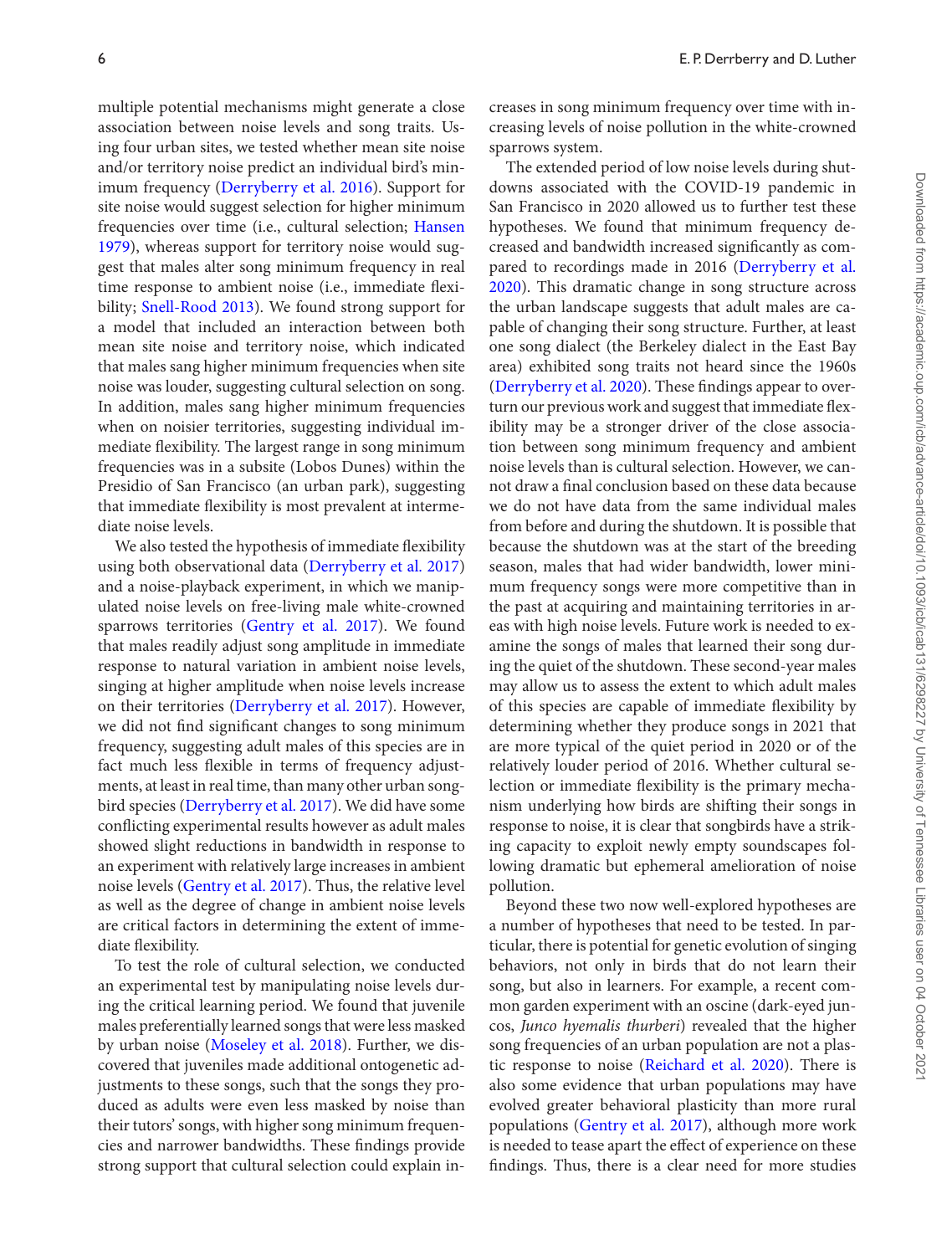| Adjustments to urban noise    | <b>Natural selection</b><br>to increase signal<br>detection in noise | <b>Sexual selection</b><br>to attract mates<br>and deter rivals |
|-------------------------------|----------------------------------------------------------------------|-----------------------------------------------------------------|
| Raise minimum frequency       | $^+$                                                                 |                                                                 |
| Remove lowest notes           | $^+$                                                                 |                                                                 |
| Lengthen song                 | $^+$                                                                 |                                                                 |
| Raise amplitude               | $^+$                                                                 | $\mathrm{+}$                                                    |
| Immediate singing flexibility |                                                                      |                                                                 |

<span id="page-6-0"></span>Table I Known changes to signal traits in response to anthropogenic noise and how those changes affect receiver responses. See relevant references in the text

that investigate potential evolutionary, *genetic* behavioral adaptations to noise.

## **Question 3: How does song 'urbanization' affect signal function?**

When birds adjust their songs in response to urban noise, this could affect signal salience as songs are used to repel rivals and attract mates (Catchpole and Slater [2003\). Changes to certain song traits may improve sig](#page-9-26)nal detection in noise (e.g., increased song minimum frequency, higher amplitude songs), but reduce potency in the context of mate choice and male–male competition. In other words, natural and sexual selection may be acting in opposition on song traits. In contrast, both selective pressures may act in concert when changes to song traits both improve detection and increase potency. In [Table 1,](#page-6-0) we summarize known changes to song in response to noise and how those changes affect receiver response.

Two of the most commonly studied song traits in noise are song minimum frequency and song amplitude. Increased amplitude and higher minimum frequencies increase communication distance in at least two species of birds, the great tit and the common blackbird (*Turdus merula*) [\(Nemeth and Brumm 2010\)](#page-10-9). For song frequency, there is a strong positive correlation be[tween frequency and signaler size \(Davies and Halli](#page-9-27)day 1978) within and among most species examined. Females choosing mates and males assessing competitors may respond more strongly to songs that contain lower frequencies as these songs may indicate larger (and potentially better quality) signalers. Thus, for this song trait, sexual selection may act in opposition to noise-dependent selection. In urban female great tits intended female receivers give stronger responses to songs with lower minimum frequencies, even though urban males produce songs with higher minimum frequencies [\(Halfwerk et al. 2011a\)](#page-9-28). Similarly, white-crowned sparrow male song adjustments to noise affect signal salience in the context of male competition [\(Luther and](#page-10-19)

[Derryberry 2012\)](#page-10-19); however, we later discovered that males were not attending to the shift in song minimum frequency, instead they were responding to the [simultaneous narrowing of song bandwidth \(Luther et](#page-10-30) al. 2016; [Luther et al. 2017;](#page-10-31) Phillips and Derryberry [2017a\). Reduction in song bandwidth reduced the over](#page-10-32)all 'vocal performance' of the song, a performance trait of acoustic signals that is salient in a number of taxonomic groups [\(Podos et al. 2009\)](#page-10-33). In other words, male white-crowned sparrows on noisier territories produce narrower bandwidth songs, which transmit more effectively in noise but are less salient in the context [of male–male competition \(Phillips and Derryberry](#page-10-34) 2017b; [2018\)](#page-10-35). Male song structure thus reflects a balance of opposing selection pressures—urban noise selecting for narrower bandwidth songs and sexual selection selecting for wider bandwidth songs.

Song amplitude may also be under sexual selection [\(Gil and Brumm 2014\)](#page-9-29) as both males and females ap[pear to respond more strongly to louder songs \(Searcy](#page-11-16) 1996; [Ritschard et al. 2010;](#page-11-17) [Brumm and Ritschard 2011;](#page-9-30) [Luther et al. 2017\)](#page-10-31). In terms of song amplitude, sexual selection and noise-dependent selection appear to act in concert. Further, if higher song amplitude increases response, then an increase in amplitude relative to background noise may compensate for the effect of an increase in minimum frequency on receiver response. To test this idea, we used a  $2 \times 2$  factorial design of playback experiments to measure male territorial responses to songs that were relatively quiet or loud in relation to typical white-crowned sparrow songs and with lower or higher minimum frequencies within the range of natural white-crowned sparrow songs. Males responded more strongly to relatively louder songs than to quieter songs and more strongly to relatively lower than to higher minimum frequency songs, with the strongest responses to louder songs with relatively lower minimum frequencies. These results indicate that increases in signal amplitude increase signal salience in male–male interactions whether or not increases in amplitude or minimum frequency are more effective at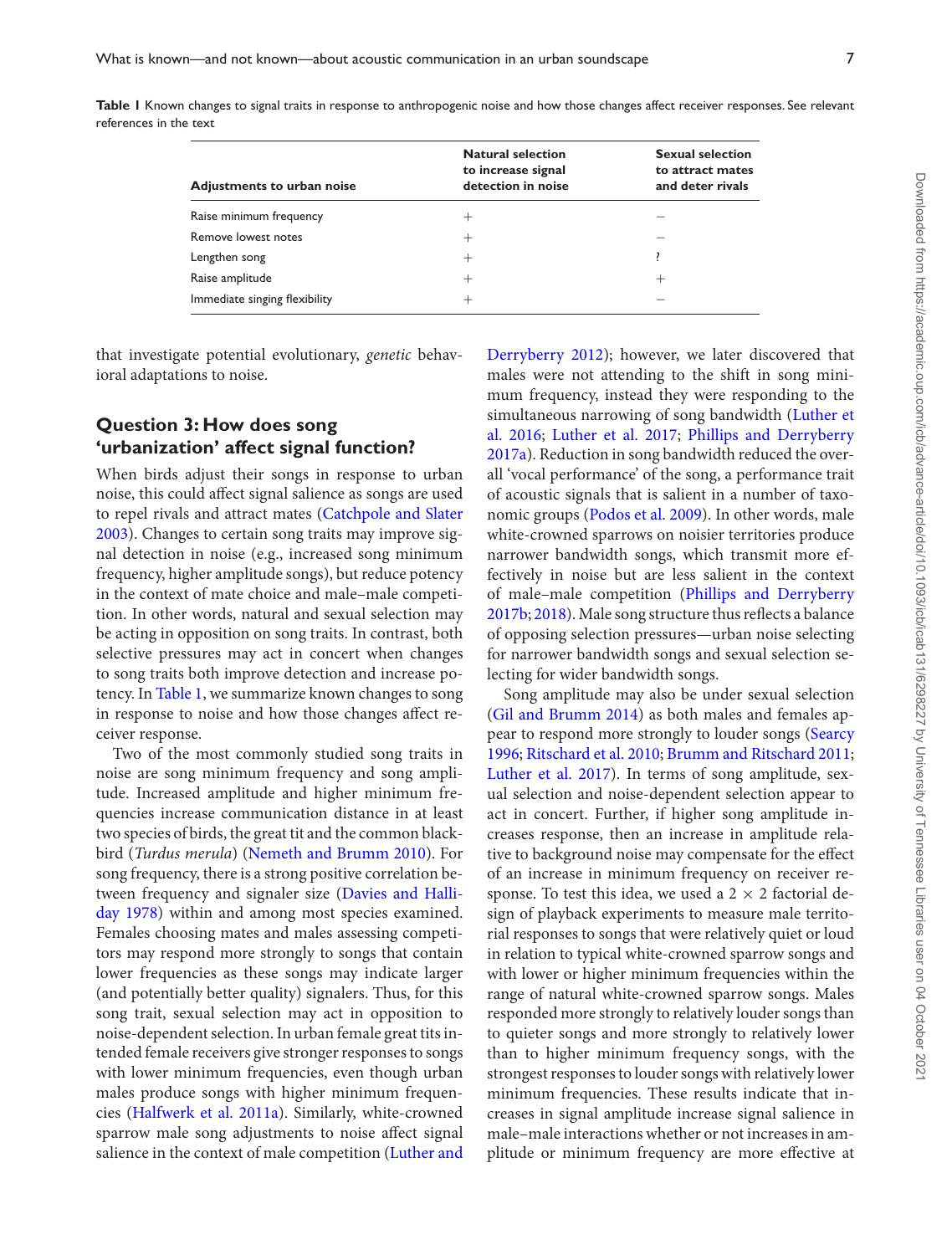increasing signal transmission distance in anthropogenic noise [\(Nemeth and Brumm 2010;](#page-10-9) Nemeth et [al. 2013\). Thus, in the context of territoriality and sex](#page-10-36)ual selection, an increase in song amplitude can compensate for losses in signal salience due to higher minimum frequency [\(Luther et al. 2017\)](#page-10-31). Similar studies are needed to fully ascertain the functional consequences of 'urbanization' of songs. In the next section, we highlight the many gaps that still remain to be addressed.

## **Communication in noise: gaps in knowledge**

A complete picture of how anthropogenic noise shapes communication systems requires understanding how signalers *and receivers* adapt to this new sound environment [\(Wiley 2013;](#page-11-18) [Wiley 2015\)](#page-11-7). The greatest gap in knowledge in this field is understanding how receivers may be adjusting or evolving in terms of their sensory capabilities and thresholds in noise [\(Fig. 2\)](#page-3-0). Auditory processing abilities in songbirds vary among species, seasons, sexes, and individuals (Henry et al. [2016\). Among species, signal frequency range corre](#page-10-37)lates with the frequency range of best auditory sensitivity [\(Dooling 1982\)](#page-9-31). Furthermore, species differences in auditory processing can be explained by differences in habitat and in signal complexity [\(Lucas et al. 2015\)](#page-10-38). Within species, hearing abilities may vary among sexes to the extent that males and females resemble different species [\(Gall et al. 2013\)](#page-9-32). Moreover, individuals vary on how they hear across seasons [\(Vélez et al. 2015b;](#page-11-19) Henry [et al. 2016\). For example, auditory sensitivity differs be](#page-10-37)tween breeding and non-breeding white-crowned sparrow males [\(Caras et al. 2010\)](#page-9-33). White-crowned sparrows also have remarkable hearing capacity with strong finestructure processing as well as a broad range of frequencies that they can detect [\(Lucas et al. 2015;](#page-10-38) Vélez [et al. 2015a\), suggesting an ability to adjust to varia](#page-11-11)tion in noise levels. The great variation and plasticity of the avian auditory system sets the stage for research on variation in auditory processing across soundscapes. An important first step would be to quantify how auditory processing abilities vary across urban and rural landscapes.

In noisy environments, communication is compromised because the distance over which information in the song can be detected or discriminated is reduced by masking with likely fitness consequences for both signalers and receivers [\(Bradbury and Vehrencamp 2011\)](#page-9-6). Communication distance is determined by the level and spectral composition of ambient noise, the SPL of the song, song transmission properties in a given soundscape, and the hearing capabilities of the organism in noise [\(Dooling and Popper 2007b\)](#page-9-34). The most significant limiting factor in calculating communication distance is lack of knowledge of individual variation in hearing capabilities across soundscapes. We also know very little about the thresholds receivers set for detections and how they vary in relation to ambient noise. We also do not know how easy it is for individuals to alter their detection thresholds, the range of those alterations, or any associated costs to altering detection thresholds. Generating information about variation in hearing capabilities and detection thresholds will provide a better understanding of how communication systems are responding to soundscape variation and expand our knowledge of adaptations and adjustments by receivers.

There is also much to learn about how and why song traits and signaling behaviors vary with urban noise. For example, other key signaler behaviors still need to be examined, including how birds might adjust their territory size and shape in response to decreases in communication distance in urban areas [\(Fig. 2\)](#page-3-0). Do birds with shorter communication distances defend smaller territories or have more song posts? Understanding the interplay between signaling behavior, territory size and communication distance would be a fruitful area of exploration. Recent work also clearly demonstrates the high fitness costs of sensory pollutants, including noise, for birds [\(Halfwerk et al. 2011b;](#page-9-35) [Senzaki et al. 2020\)](#page-11-20), but we still have limited knowledge regarding the extent to which adjustments of signals or signaling behaviors in noise mitigate these fitness costs. There is a clear need to map variation in signaling traits, such as song minimum frequency, onto variation in reproductive success to understand the extent to which these adjustments are adaptive [\(Rivkin et al. 2019\)](#page-11-3). Similarly, work is needed to understand the potential cross-modal and multimodal effects of sensory pollution along multiple sensory channels, such as chemical pollution, light pollution and noise pollution (Halfwerk and Slabbekoorn [2015\). Each of these modes of pollution has the poten](#page-9-5)tial to cross into other sensory channels and influence signaling and response behavior. Given these ongoing gaps in knowledge, we foresee many fruitful avenues of future work, even on well-studied phenotypes such as bird song.

There is also a great need for integration among the different questions regarding changes in song such that evolutionary and mechanistic questions can be answered and inform each other. Integration should also incorporate the other senses and proximate cues, such as physiology and pollution to assess how all of these factors affect the behavior, song production and responses of intended receivers. Integrative studies that assess the physiology, behavior, ecology, and evolutionary implications of behavioral adjustments to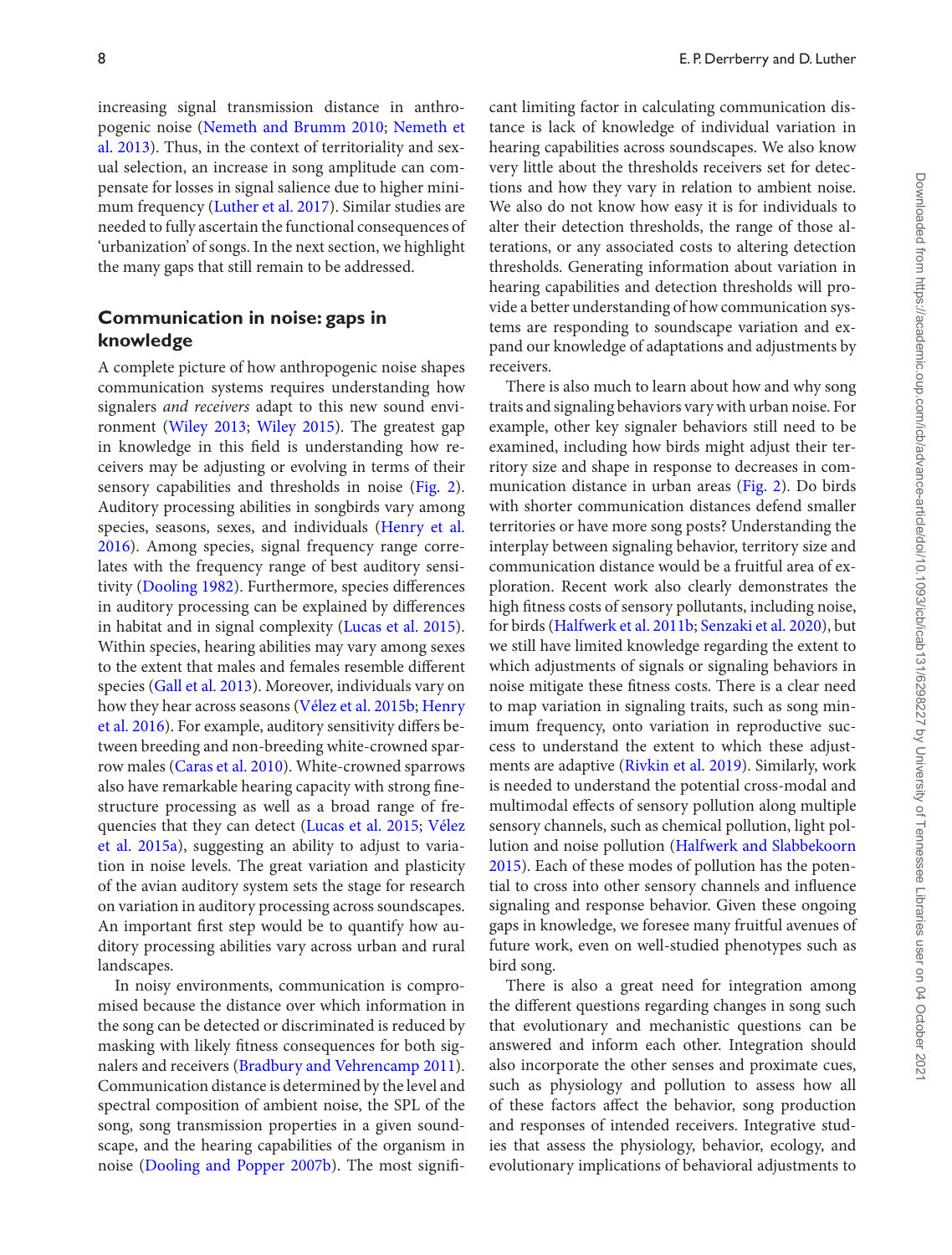urban landscapes will be especially helpful in advancing our knowledge. A potential framework for further advances involves a multipronged approach that includes computer simulations, field experiments, laboratory experiments, an integrative approach to research questions, and a coordinated effort among multiple research teams.

While a plethora of studies have observed that birds, and other taxonomic groups, adjust their vocalizations [in the presence of anthropogenic noise \(Blickley and](#page-9-36) Patricelli 2010; [Slabbekoorn et al. 2010;](#page-11-21) Slabbekoorn 2013; [Roca et al. 2016\), only a small fraction of stud](#page-11-8)ies have designed experiments to assess the implications of the song adjustments. In this paper, we highlighted several experiments that get at the function and consequences of these adjustments, but further experiments are required to assess the true cost, if any, of vocal adjustments in urban landscapes. These include operant or copulation solicitation display experiments with females to measure response to variation in song associated with song urbanization; hand-rearing experiments to further understand how noise affects learning and development in general; speaker removal experiments to test more directly the effect of vocal adjustments on song's function as a 'keep out' signal; and playback experiments that test effects of noise on eavesdropping by both intended conspecifics as well as unintended receivers such as conspecific eavesdroppers and predators. For example, increases in song amplitude in the presence of anthropogenic noise could attract more predators, which might put the signaler at greater risk of predation. Further, as we discovered, replicating the same experiments in both urban and rural areas can reveal potential population-level differences in behavioral responses and in the degree of be[havioral plasticity within a population \(Gentry et al.](#page-9-25) 2017).

Finally, assessments of the evolution of acoustic communication in urban environments provide an opportunity to test fundamental predictions of signal detection theory such as evolution of a joint optimum, namely a point of coincidence between optimal exaggeration of signals to increase detectability and optimal receiver response thresholds to the exaggerated signals (Wiley [2017\). In terms of receivers, signal detection theory also](#page-11-23) predicts fundamental tradeoffs for receivers in the presence of noise, where errors should increase when ambient noise is louder [\(Wiley 2004, 2017\)](#page-11-23). For signalers, signal detection theory predicts that they should increase the predictability and redundancy of signals and contrast signals with ambient noise in noisier environments. Signal detection theory also predicts that higher redundancy of signal expression should lead to less exaggeration in signals [\(Wiley 2017\)](#page-11-23), which could manifest itself through lower vocal performance, or song traits, as well as lead to incipient divergence from signals in less noisy environments. This brings to bear the point that in ecology, noise has come to be viewed as a critical axis of the ecological niche (Senzaki et al. [2020\), and more work is needed to assess whether it may](#page-11-20) also be an important driver in evolutionary processes as well.

#### **Acknowledgments**

This work is possible because of the invaluable recordings made by Dr. Luis Baptista in the 1970s. We are grateful to many undergraduate, graduate, and postdoctoral students who contributed to this long-term study over the past 6 years. We are particularly grateful to Jennifer Phillips, Kate Gentry, Dana Moseley, Ray Danner, Julie Danner, Mae Berlow, and Sara Lipshutz. We also thank our invaluable collaborators on this project, including Graham Derryberry and Michael Blum, as well as Alejandro Vélez and Jeff Lucas for invaluable discussion on how receivers may be adjusting or evolving in terms of their sensory capabilities in noise. We thank Point Blue Palomarin Field Station staff and interns, Bill Merkle and Michael Chasse at Golden Gate National Recreation Area, Ben Becker at Point Reyes National Seashore, Doug Bell at East Bay Regional Parks, and Lisa Wayne at San Francisco Parks and Recreation for their support.

#### **Funding**

This work was supported by NSF IOS [1354763, 1354756, 1827290].

#### **References**

- <span id="page-8-1"></span>Alberti M. 2015. Eco-evolutionary dynamics in an urbanizing planet. Trends Ecol Evol 30:114–26.
- <span id="page-8-3"></span>Andersson M. 1994. Sexual selection. Princeton, NJ: Princeton University Press.
- <span id="page-8-5"></span>Baptista LF. 1975. Song dialects and demes in sedentary populations of the white-crowned sparrow (*Zonotrichia leucophrys nuttalli*). Univ Calif Publ Zool 105:1–52.
- <span id="page-8-0"></span>Bennett AF. 1999. Linkages in the landscape: the role of corridors and connectivity in wildlife conservation. Gland, Switzerland and Cambridge, UK: IUCN.
- <span id="page-8-2"></span>Bentley JM, Catterall CP, Smith GC. 2000. Effects of fragmentation of araucarian vine forest on small mammal communities. Conserv Biol 14:1075–87.
- <span id="page-8-4"></span>Berger-Tal O, Wong BB, Candolin U, Barber J. 2019. What evidence exists on the effects of anthropogenic noise on acoustic communication in animals? A systematic map protocol. Environ Evid 8:1–7.
- <span id="page-8-6"></span>Bermúdez-Cuamatzin E, Delamore Z, Verbeek L, Kremer C, Slabbekoorn H. 2020. Variation in diurnal patterns of singing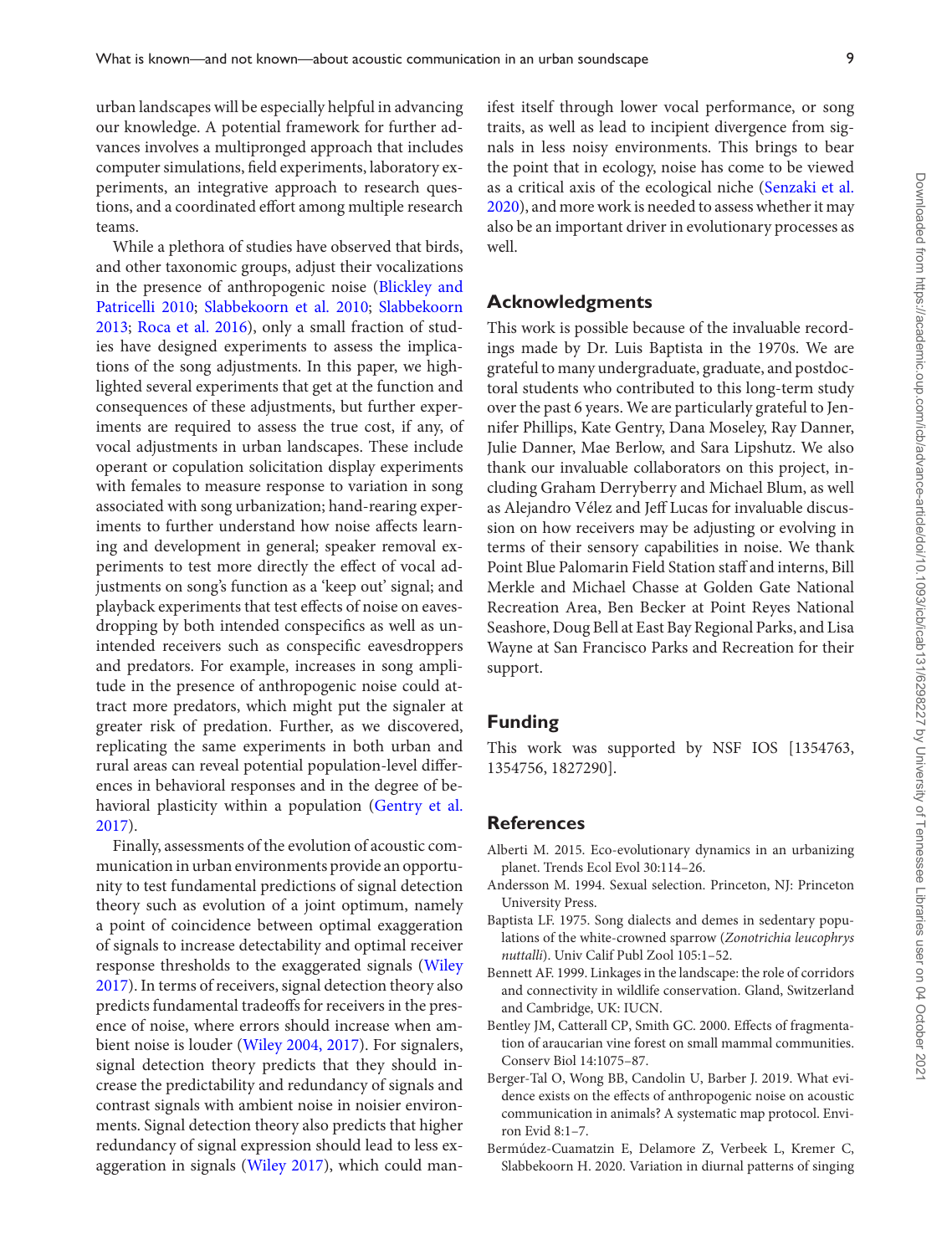activity between urban and rural great tits. Front Ecol Evol 8:246.

- <span id="page-9-19"></span>Bermudez-Cuamatzin E, Rios-Chelen AA, Gil D, Garcia CM. 2009. Strategies of song adaptation to urban noise in the house finch: syllable pitch plasticity or differential syllable use? Behaviour 146:1269–86.
- <span id="page-9-36"></span>Blickley JL, Patricelli GL. 2010. Impacts of anthropogenic noise on wildlife: research priorities for the development of standards and mitigation. J Int Wildl Law Policy 13:274–92.
- <span id="page-9-6"></span>Bradbury JW, Vehrencamp SL. 2011. Principles of animal communication. Sunderland, MA: Sinauer.
- <span id="page-9-3"></span>Brumm H. 2004. The impact of environmental noise on song amplitude in a territorial bird. J Anim Ecol 73:434–40.
- <span id="page-9-30"></span>Brumm H, Ritschard M. 2011. Song amplitude affects territorial aggression of male receivers in chaffinches. Behav Ecol 22:310– 6.
- <span id="page-9-9"></span>Brumm H, Slabbekoorn H. 2005. Acoustic communication in noise. Adv Study Behav 35:151–209.
- <span id="page-9-14"></span>Brumm H, Zollinger SA. 2013. Avian vocal production in noise. In: Brumm H, editor. Animal communication and noise. Seewiesen, Germany: Springer Berlin Heidelberg. p. 187–227.
- <span id="page-9-33"></span>Caras ML, Brenowitz EA, Rubel EW. 2010. Peripheral auditory processing changes seasonally in gambel's white-crowned sparrow. J Comp Physiol A Sens Neural Behav Physiol 196:581–99.
- <span id="page-9-21"></span>Cardoso GC, Hu Y. 2011. Birdsong performance and the evolution of simple (rather than elaborate) sexual signals. Am Nat 178:679–86.
- <span id="page-9-12"></span>Cardoso GC, Klingbeil BT, La Sorte FA, Lepczyk CA, Fink D, Flather CH. 2020. Exposure to noise pollution across North American passerines supports the noise filter hypothesis. Global Ecol Biogeogr 29:1430–4.
- <span id="page-9-26"></span>Catchpole CK, Slater PJ. 2003. Bird song: biological themes and variations. Cambridge: Cambridge University Press.
- <span id="page-9-23"></span>Courter JR, Perruci RJ, McGinnis KJ, Rainieri JK. 2020. Blackcapped chickadees (*Poecile atricapillus*) alter alarm call duration and peak frequency in response to traffic noise. PLoS One 15:e0241035.
- <span id="page-9-8"></span>Cummings ME, Endler JA. 2018. 25 years of sensory drive: the evidence and its watery bias. Curr Zool 64:471–84.
- <span id="page-9-27"></span>Davies NB, Halliday TR. 1978. Deep croaks and fighting assessment in toads *Bufo bufo*. Nature 274:683–5.
- <span id="page-9-24"></span>Derryberry EP, Danner RM, Danner JE, Derryberry GE, Phillips JN, Lipshutz SE, Gentry KE, Luther DA. 2016. Patterns of song across natural and anthropogenic soundscapes suggest that white-crowned sparrows minimize acoustic masking and maximize signal content. PLoS One 11:e0154456.
- <span id="page-9-17"></span>Derryberry EP, Gentry KE, Derryberry GE, Phillips JN, Danner RM, Danner JE, Luther DA. 2017. White-crowned sparrow males show immediate flexibility in song amplitude but not in song minimum frequency in response to changes in ambient noise levels in the field. Ecol Evol 7:4991–5001.
- <span id="page-9-11"></span>Derryberry EP, Phillips JN, Derryberry GE, Blum MJ, Luther D. 2020. Singing in a silent spring: birds respond to a half-century soundscape reversion during the Covid-19 shutdown. Science 370:575–9.
- <span id="page-9-0"></span>Díaz S, Settele J, Brondízio ES, Ngo HT, Guèze M, Agard J, Arneth A, Balvanera P, Brauman K, Butchart SH. 2019. Summary for policymakers of the global assessment report on biodiversity and ecosystem services of the intergovernmental sciencepolicy platform on biodiversity and ecosystem services. In-

tergovernmental Science-Policy Platform on Biodiversity and Ecosystem Services

- <span id="page-9-31"></span>Dooling RJ. 1982. Auditory perception in birds. In: Kroodsma DE, Miller EH, editors. Acoustic communication in birds. New York: Academic Press. p. 95–130.
- <span id="page-9-18"></span>Dooling RJ. 2002. Avian hearing and the avoidance of wind turbines. In: Laboratory NRE, editor. Golden, CO: U.S. Department of Energy Laboratory.
- <span id="page-9-4"></span>Dooling RJ, Popper AN. 2007a. The effects of highway noise on birds. Vol. 74. The California Department of Transportation Division of Environmental Analysis. p. 1–74.
- <span id="page-9-34"></span>Dooling RJ, Popper AN. 2007b. The effects of highway noise on birds. In: Analysis TCDoTDoE, editor. Sacramento, CA: Environmental BioAcoustics LLC. p. 1–74.
- <span id="page-9-7"></span>Endler JA. 1993. Some general comments on the evolution and design of animal communication systems. Phil Trans R Soc B: Biol Sci 340:215–25.
- <span id="page-9-32"></span>Gall MD, Salameh TS, Lucas JR. 2013. Songbird frequency selectivity and temporal resolution vary with sex and season. Proc R Soc Lond B. 280:20122296.
- <span id="page-9-2"></span>Gascon C, Lovejoy TE, Bierregaard Jr RO, Malcolm JR, Stouffer PC, Vasconcelos HL, Laurance WF, Zimmerman B, Tocher M, Borges S. 1999. Matrix habitat and species richness in tropical forest remnants. Biol Conserv 91:223–9.
- <span id="page-9-25"></span>Gentry KE, Derryberry EP, Danner RM, Danner JE, Luther DA. 2017. Immediate signalling flexibility in response to experimental noise in urban, but not rural, white-crowned sparrows. Ecosphere 8:e01916.
- <span id="page-9-13"></span>Gentry KE, Luther DA. 2017. Spatiotemporal patterns of avian vocal activity in relation to urban and rural background noise. J Ecoacoustics 1:Z9TQHU.
- <span id="page-9-22"></span>Gentry KE, McKenna MF, Luther DA. 2018. Evidence of suboscine song plasticity in response to traffic noise fluctuations and temporary road closures. Bioacoustics 27:165–81.
- <span id="page-9-29"></span>Gil D, Brumm H. 2014. Acoustic communication in the urban environment: patterns, mechanisms, and potential consequences of avian song adjustments. In: Gil D, Brumm H, editors. Avian urban ecology. Oxford: Oxford University Press.
- <span id="page-9-10"></span>Gilbert EA, Sompud J, Sompud CB. 2017. A review on the impact of anthropogenic noise on birds. Borneo Sci 38:28–35.
- <span id="page-9-1"></span>Grimm NB, Faeth SH, Golubiewski NE, Redman CL, Wu J, Bai X, Briggs JM. 2008. Global change and the ecology of cities. Science 319:756–60.
- <span id="page-9-20"></span>Gross K, Pasinelli G, Kunc HP. 2010. Behavioral plasticity allows short-term adjustment to a novel environment. Am Nat 176:456–64.
- <span id="page-9-28"></span>Halfwerk W, Bot S, Buikx J, van der Velde M, Komdeur J, ten Cate C, Slabbekoorn H. 2011a. Low-frequency songs lose their potency in noisy urban conditions. Proc Natl Acad Sci 108:14549–54.
- <span id="page-9-15"></span>Halfwerk W, Bot S, Slabbekoorn H. 2012. Male great tit song perch selection in response to noise-dependent female feedback. Funct Ecol 26:1339–47.
- <span id="page-9-35"></span>Halfwerk W, Holleman LJ, Lessells CM, Slabbekoorn H. 2011b. Negative impact of traffic noise on avian reproductive success. J Appl Ecol 48:210–9.
- <span id="page-9-16"></span>Halfwerk W, Slabbekoorn H. 2009. A behavioural mechanism explaining noise-dependent frequency use in urban birdsong. Anim Behav 78:1301–7.
- <span id="page-9-5"></span>Halfwerk W, Slabbekoorn H. 2015. Pollution going multimodal: the complex impact of the human-altered sensory envi-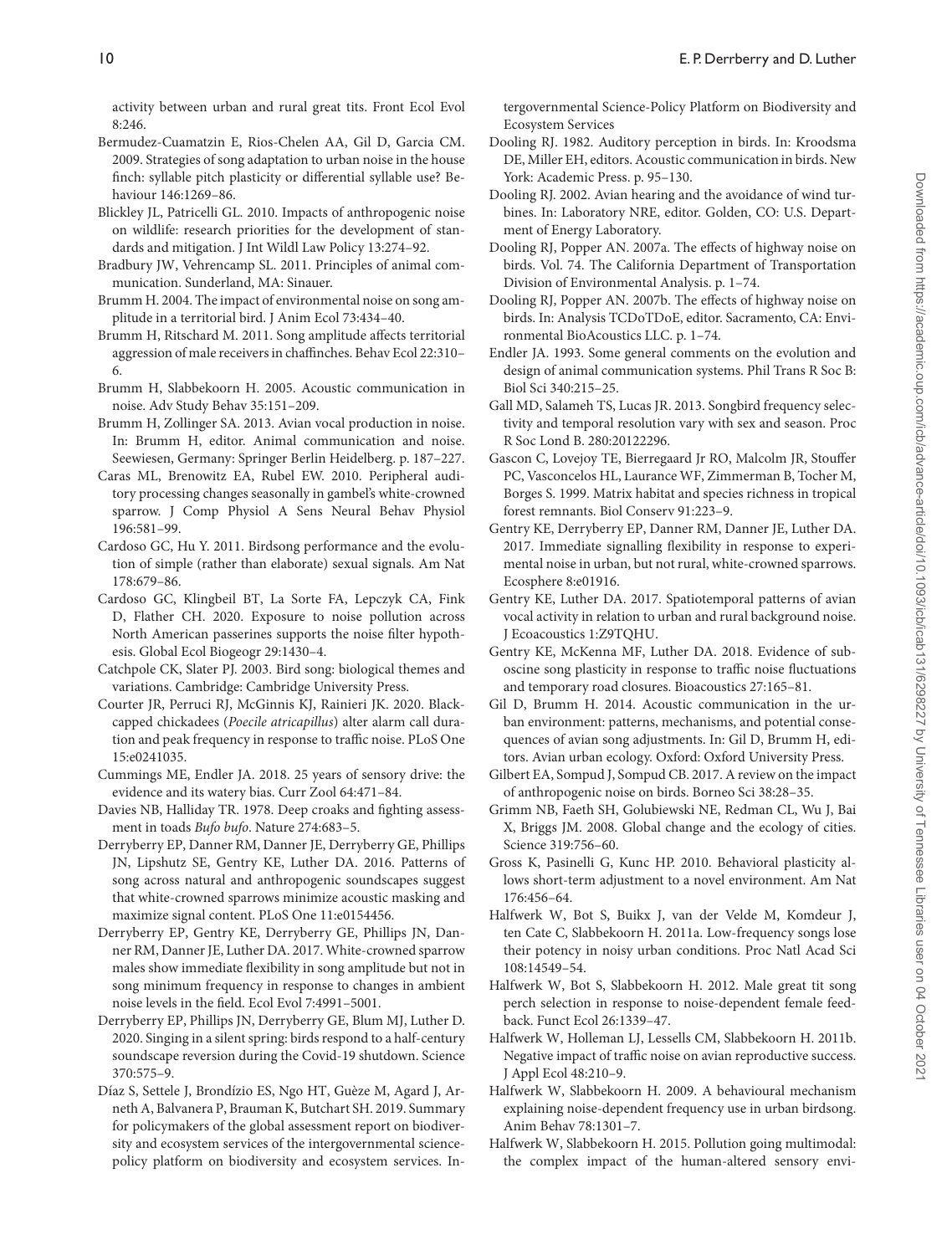ronment on animal perception and performance. Biol Lett 11:20141051.

- <span id="page-10-23"></span>Hansen P. 1979. Vocal learning: its role in adapting sound structures to long-distance propagation and a hypothesis on its evolution. Anim Behav 27:1270–1.
- <span id="page-10-2"></span>Hanski I, Simberloff D. 1997. The metapopulation approach, its history, conceptual domain, and application to conservation. Metapopul Biol 5–26.
- <span id="page-10-14"></span>Hardman SI, Zollinger SA, Koselj K, Leitner S, Marshall RC, Brumm H. 2017. Lombard effect onset times reveal the speed of vocal plasticity in a songbird. J Exp Biol 220:1065–71.
- <span id="page-10-37"></span>Henry KS, Gall MD, Vélez A, Lucas JR. 2016. Avian auditory processing at four different scales: variation among species, seasons, sexes, and individuals. psychological mechanisms in animal communication. Berlin: Springer. p. 17–55.
- <span id="page-10-12"></span>Hu Y, Cardoso GC. 2009. Are bird species that vocalize at higher frequencies preadapted to inhabit noisy urban areas? Behav Ecol 20:1268–73.
- <span id="page-10-8"></span>Hu Y, Cardoso GC. 2010. Which birds adjust the frequency of vocalizations in urban noise? Anim Behav 79:863–7.
- <span id="page-10-4"></span>Ibáñez-Álamo JD, Rubio E, Benedetti Y, Morelli F. 2017. Global loss of avian evolutionary uniqueness in urban areas. Global Change Biol 23:2990–8.
- <span id="page-10-17"></span>LaZerte SE, Slabbekoorn H, Otter KA. 2016. Learning to cope: vocal adjustment to urban noise is correlated with prior experience in black-capped chickadees. Proc R Soc B: Biol Sci 283:20161058.
- <span id="page-10-11"></span>Liu Y, Zollinger SA, Brumm H. 2021. Chronic exposure to urban noise during the vocal learning period does not lead to increased song frequencies in zebra finches. Behav Ecol Sociobiol 75:1–9.
- <span id="page-10-38"></span>Lucas JR, Velez A, Henry KS. 2015. Habitat-related differences in auditory processing of complex tones and vocal signal properties in four songbirds. J Comp Physiol A Sens Neural Behav Physiol 201:395–410.
- <span id="page-10-18"></span>Luther D, Baptista L. 2010. Urban noise and the cultural evolution of bird songs. Proc R Soc B: Biol Sci 277:469–73.
- <span id="page-10-31"></span>Luther DA, Danner RM, Danner JE, Gentry KE, Derryberry EP. 2017. The relative response of songbirds to shifts in song amplitude and song minimum frequency. Behav Ecol 28:391–7.
- <span id="page-10-19"></span>Luther DA, Derryberry EP. 2012. Birdsongs keep pace with city life: changes in song over time in an urban songbird affect communication. Anim Behav 83:1059–66.
- <span id="page-10-30"></span>Luther DA, Phillips J, Derryberry EP. 2016. Not so sexy in the city: urban birds adjust songs to noise but compromise performance and potency in communication. Behav Ecol 27:332–40.
- <span id="page-10-25"></span>Lynch A. 1996. The population memetics of birdsong. In: Kroodsma DE, Miller EH, editors. Ecology and evolution of acoustic communication in birds. Ithaca, NY: Comstock Pub. p. 181–97.
- <span id="page-10-21"></span>Marler P, Tamura M. 1962. Song "dialects" in three populations of white-crowned sparrows. Condor 64:368–77.
- <span id="page-10-1"></span>McDonald RI, Güneralp B, Huang C-W, Seto KC, You M. 2018. Conservation priorities to protect vertebrate endemics from global urban expansion. Biol Conserv 224:290–9.
- <span id="page-10-3"></span>McIntyre S, Hobbs R. 1999. A framework for conceptualizing human effects on landscapes and its relevance to management and research models. Conserv Biol 13:1282–92.
- <span id="page-10-6"></span>McKinney ML. 2006. Urbanization as a major cause of biotic homogenization. Biol Conserv 127:247–60.
- <span id="page-10-15"></span>Møller AP. 2011. Song post height in relation to predator diversity and urbanization. Ethology 117:529–38.
- <span id="page-10-27"></span>Morton ES, Gish SL, van der Voort M. 1986. On the learning of degraded and undegraded songs in the Carolina Wren. Anim Behav 34:815–20.
- <span id="page-10-29"></span>Moseley DL, Derryberry GE, Phillips JN, Danner JE, Danner RM, Luther DA, Derryberry EP. 2018. Acoustic adaptation to city noise through vocal learning by a songbird. Proc R Soc B 285:20181356.
- <span id="page-10-20"></span>Moseley DL, Phillips JN, Derryberry EP, Luther DA. 2019. Evidence for differing trajectories of songs in urban and rural populations. Behav Ecol 30:1734–42.
- <span id="page-10-24"></span>Mundinger PC. 1980. Animal cultures and a general theory of cultural evolution. Ethol Sociobiol 1:183–223.
- <span id="page-10-13"></span>Narango DL, Rodewald AD. 2016. Urban-associated drivers of song variation along a rural–urban gradient. Behav Ecol 27:608–16.
- <span id="page-10-22"></span>Nemeth E, Brumm H. 2009. Blackbirds sing higher-pitched songs in cities: adaptation to habitat acoustics or side-effect of urbanization? Anim Behav 78:637–41.
- <span id="page-10-9"></span>Nemeth E, Brumm H. 2010. Birds and anthropogenic noise: are urban songs adaptive? Am Nat 176:465–75.
- <span id="page-10-36"></span>Nemeth E, Pieretti N, Zollinger SA, Geberzahn N, Partecke J, Miranda AC, Brumm H. 2013. Bird song and anthropogenic noise: vocal constraints may explain why birds sing higher-frequency songs in cities. Proc R Soc B: Biol Sci 280: 20122798.
- <span id="page-10-0"></span>Noss RF. 1987. Corridors in real landscapes: a reply to simberloff and cox. Conserv Biol 1:159–64.
- <span id="page-10-7"></span>Patricelli GL, Blickley JL. 2006. Avian communication in urban noise: causes and consequences of vocal adjustment. Auk 123:639–49.
- <span id="page-10-5"></span>Perillo A, Mazzoni LG, Passos LF, Goulart VD, Duca C, Young RJ. 2017. Anthropogenic noise reduces bird species richness and diversity in urban parks. Ibis 159:638–46.
- <span id="page-10-28"></span>Peters S, Derryberry EP, Nowicki S. 2012. Songbirds learn songs least degraded by environmental transmission. Biol Lett. 8:736–9.
- <span id="page-10-32"></span>Phillips JN, Derryberry EP. 2017a. Equivalent effects of bandwidth and trill rate: support for a performance constraint as a competitive signal. Anim Behav 132:209–15.
- <span id="page-10-34"></span>Phillips JN, Derryberry EP. 2017b. Vocal performance is a salient signal for male–male competition in white-crowned sparrows. Auk 134:564–74.
- <span id="page-10-35"></span>Phillips JN, Derryberry EP. 2018. Urban sparrows respond to a sexually selected trait with increased aggression in noise. Sci Rep 8:7505.
- <span id="page-10-26"></span>Podos J. 1997. A performance constraint on the evolution of trilled vocalizations in a songbird family (Passeriformes: Emberizidae). Evolution 51:537–51.
- <span id="page-10-33"></span>Podos J, Lahti DC, Moseley DL. 2009. Vocal performance and sensorimotor learning in songbirds. Adv Study Behav 40:159– 95.
- <span id="page-10-16"></span>Polak M. 2014. Relationship between traffic noise levels and song perch height in a common passerine bird. Transport Res D: Transport Environ 30:72–5.
- <span id="page-10-10"></span>Reichard DG, Atwell JW, Pandit MM, Cardoso GC, TD Price, Ketterson ED. 2020. Urban birdsongs: higher minimum song frequency of an urban colonist persists in a common garden experiment. Anim Behav 170:33–41.